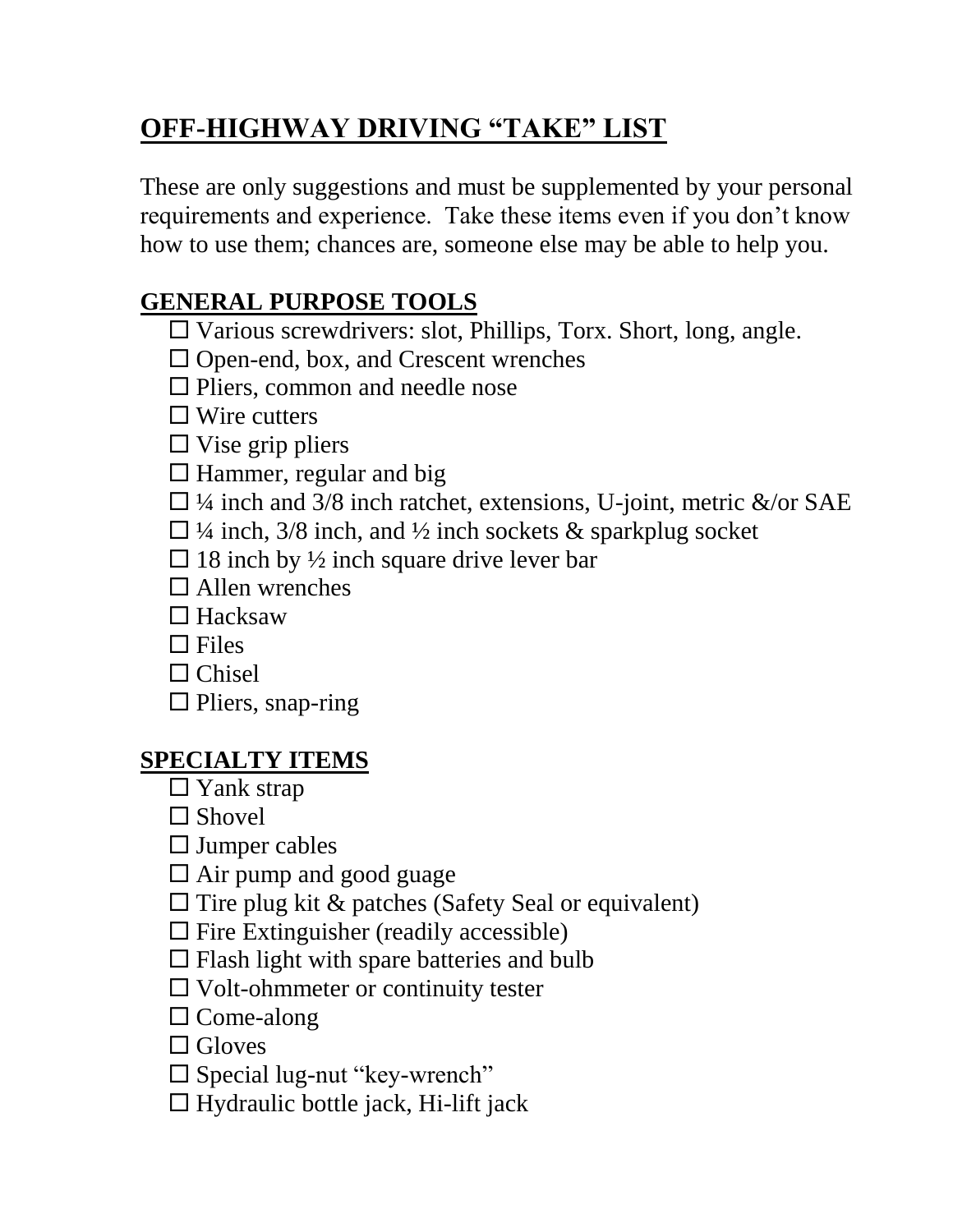$\square$  Part retrieval magnet and mirror

 $\Box$  Tire irons

 $\Box$  First Aid Kit

 $\Box$  Hand Cleaner and rags or shop towels

#### **SPARES**

 $\square$  Spare ignition and door keys (that you can get to)

 $\Box$  Tire plugs, patches, and boots

 $\Box$  Valve cores, stems, and pullers

 $\Box$  All engine (fan, A/c, etc) belts

 $\Box$  Fuel Filter

□ Air Cleaner

 $\square$  Radiator stop-leak

 $\square$  Tape: duct and electrical

 $\square$  Plastic tie wraps / zipties

 $\Box$  Five minute epoxy

 $\Box$  Aluminum foil

 $\square$  Silicon gasket-maker

 $\square$  Miscellaneous nuts, bolts, wire

 $\Box$  Fuses

 $\Box$  Wire, 14 gauge, 1 car length plus 10 feet

 $\Box$  Crimp wire splices

 $\square$  Spark plug wire and connectors

 $\square$  Ignition parts and spark plugs

 $\square$  Hoses: radiator, fuel, and vacuum

 $\square$  Hose splices

 $\square$  Muffler clamps

 $\Box$  Toilet paper

 $\square$  Trash bags

## **FLUIDS**

 $\Box$  Water for you and the vehicle

 $\square$  Gasoline, one to ten gallons

 $\Box$  Motor oil

 $\Box$  Antifreeze